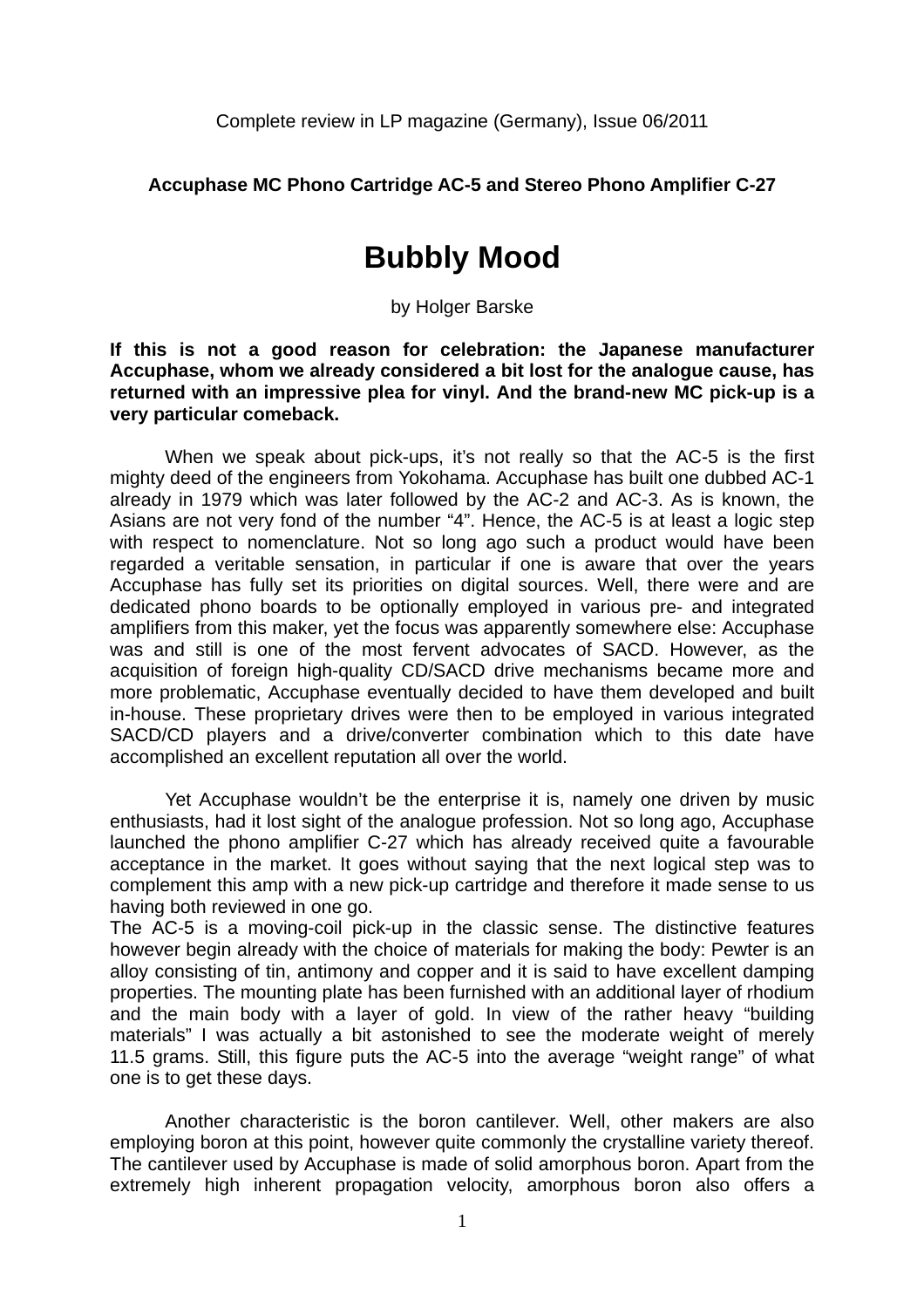considerably enhanced rigidity as opposed to crystalline boron. The renowned Japanese specialist Namiki supplies the diamond stylus with "Microridge" cut of which the tiny bottom radius takes care of its precise tracking deep in the grooves. The wedge-shaped design of the stylus also guarantees a rather long service life. As to the arrangement of the coils inside, the goal was to design the best possible symmetry in order have identical signal currents - and thus sonic balance - generated by the coils for the left and right channel. For the coils Accuphase decided to go for very pure, oxygen-free, long-crystal copper wire with merely 0.003 mm in diameter. Despite of the low internal impedance of 4.5 ohm, a fairly high output voltage of 0.24 mV (at 1 kHz, 5 cm/sec) could be achieved.

 A glance at the damping array is also quite interesting. It consists of synthetic rubber in a circular arrangement whereby the ring is radially divided into eight equally sized segments. According to Accuphase this construction is to ensure a quick response to vibration velocity changes and to neutralise elastic deformation stress between the channels. As to the material of the magnets we learn that noble Samarium has been employed, however a variety with an inherently very high Curie temperature of 700 to 800 °C. This is said to have excellent thermal characteristics also at normal, i.e. room temperatures. So, let's recall our school classes in physics: the Curie temperature of a magnetic material is the one above which the material is to lose its magnetism.

Owing to the body's clear shape and straight edges the AC-5 is easy to mount. Its weight and compliance of 12-15 mm/N suggest the use of medium-heavy pick-up arms which however are common standard these days. But this is actually not really an issue to worry about because MC cartridges are generally rather forgiving in this respect. Personally, I would have appreciated a colour-coding of the output pins because I usually fail to remember their correct polarity. Nevertheless, the supplied instructions will in any case assist you to connect them properly.

 As far as I know the C-27 is the first "real" external phono amplifier from Accuphase. In the past, there was indeed an MC pre-preamplifier from this maker which however was still to require an MM phono-equaliser input stage to make it a complete phono amplification section. Now, the C-27 is embracing all this in one cabinet, like quite a few other such devices being offered today.

In the best of Accuphase tradition the C-27 is an absolute feast for the eyes. It's built with artisan perfection that hardly any other manufacturer can keep up with. I think there really is no alternative to the champagne-coloured front and the deeply grained, polished wooden side panels. It goes without saying that a component from Accuphase must look exactly like that because otherwise it would be an unjustifiable clashing with the style.

 The C-27 comes equipped with unbalanced RCA inputs whereas the outputs are configured with both RCA and XLR connectors. The latter are provided with a facility to switch absolute phase, respectively polarity – worthy of praise! Up to three pick-up cartridges may be connected and a smart memory inside for each input is to store and recall the pre-set parameters. These are numerous indeed, namely MM or MC operation, two gain stages and various input impedances: 1, 47 and 100 kilohm for MMs, respectively 3, 10, 30, 100, 300 and 1000 ohm for MCs. The input capacity for MM pick-ups is evidently fixed, however I have found no information as to its value. What eventually remains is a switchable subsonic filter with a slope of -12 dB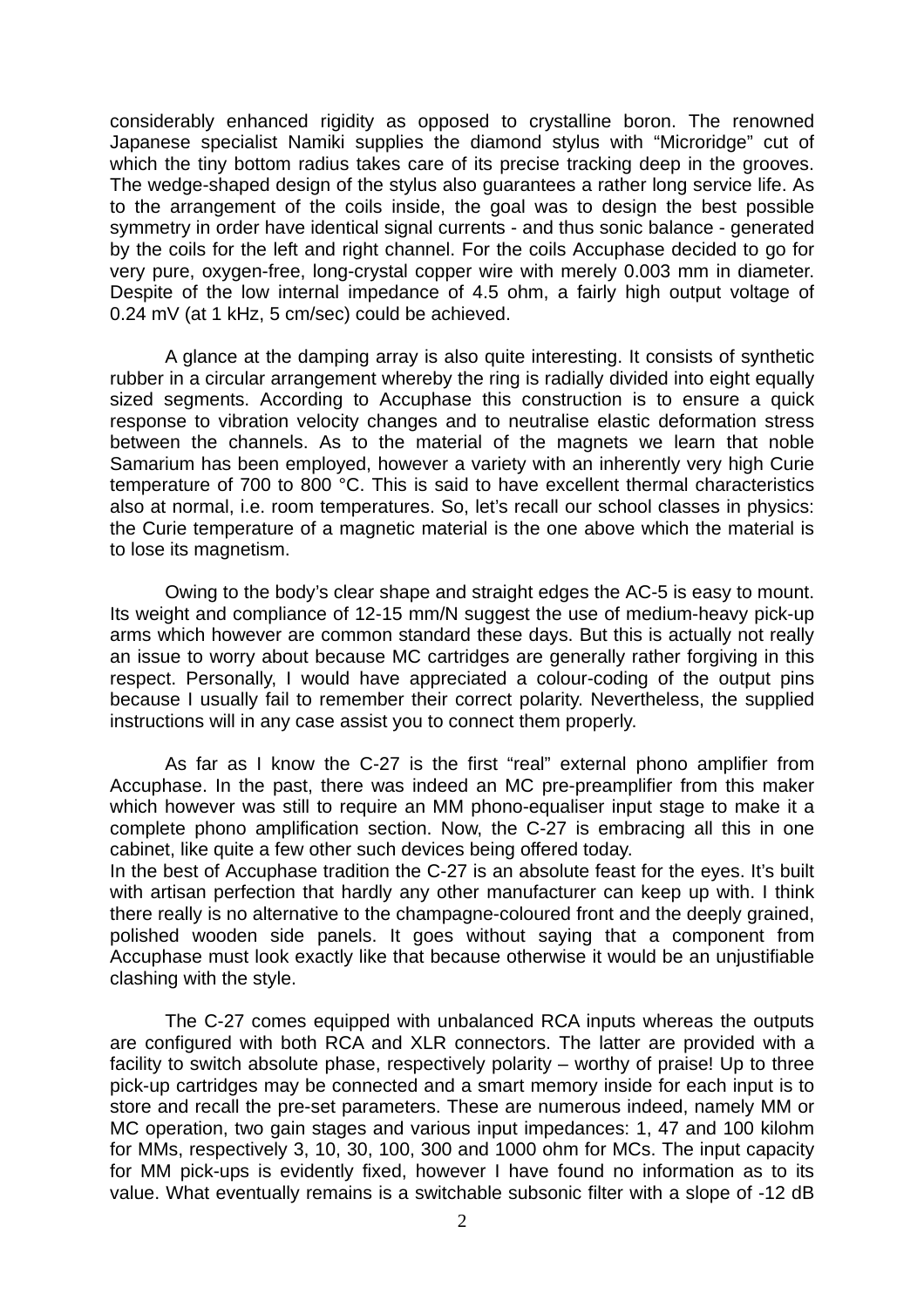per octave and which comes into effect below 10 Hz. Pre-setting of all parameters is done the classic way, namely by means of rotary switches and pushbuttons. As far as I'm concerned, it's very nice to see that it was feasible to get access to the memory functions also via traditional operating elements. To fumble around with arrow keys through a menu has thus become dispensable. For this reason the C-27 also doesn't need the respective monitor but resorts to a dark glass display on the front panel behind which LEDs are indicating the effective operating status.

 The inside of the amp is dominated by plenty of power stage and not quite as much phono amplification – at least with respect to the surface area. Two encapsulated and absolutely silent toroidal power transformers, which have been positioned with due respect to the signal amplification, are taking care of the electric energy for this Beauty. In the centre we see the board for voltage supply and regulation in a dual-channel layout and equipped with beefy filtering capacitors. The right section holds the actual amplification/equalisation board. A closer look however reveals that there are in fact two circuit boards arranged one above the other, and for which the material Teflon<sup>®</sup> (® of DuPont/USA) seemed to be just good enough. The apparently enormous circuit complexity can be explained quite simply: Accuphase has provided two fully independent amplification/equalisation circuitries each for MC and MM pick-up cartridges. Usually, there is either just one amplification stage of which the gain can be varied within a fairly wide range or a dedicated MM amplification/equalisation circuitry to which an MC gain stage can be switched. But completely separate stages? Well, to my knowledge no one else is offering this.

By all means, on closer examination the separation does make sense. MM cartridges need only low amplification. Usually, they've got a high internal resistivity respectively impedance and they like to be combined with an amplifier stage that is in optimal harmony with such a source and furthermore is generating noise as low as possible. By comparison, MC cartridges not only deliver much lower voltages but generally have also very low internal impedance. All this requires a completely different approach with respect to the optimal circuitry for each pick-up principle. And if one prefers to get by with a minimum of amplification stages then things can only be done the way Accuphase is demonstrating here.

 It is interesting to see that the circuitry of the MM section is slightly more elaborate than the MC counterpart. While on the latter eight differential amplifiers arranged in parallel-symmetrical configuration are responsible for the input amplification, the MM board has got six of them, however with an additional buffer stage consisting of FETs in  $-$  as Accuphase has dubbed it  $-$  3-parallel configuration. A wise decision as FETs can be considered the best solution for high-impedance audio sources, owing to their low-noise properties. Equalisation on both boards is done via the negative feedback loop of the gain stage, which is likewise composed of single transistors. Chips, i.e. integrated circuits, are allowed to take over circumferential functions only. And then we spot a large number of relays of which the task is to switch the various operating modes. In view of all this I think it's superfluous to mention that layout and construction of the circuitry inside the C-27 is once again a feast for the eyes of every electronics buff.

 For the listening test I had the AC-5 initially loaded with an input impedance of 100 ohm whilst gain was set to "high". Actually, that's already all you need because right from the beginning this Accuphase combination is beguiling you with a strikingly